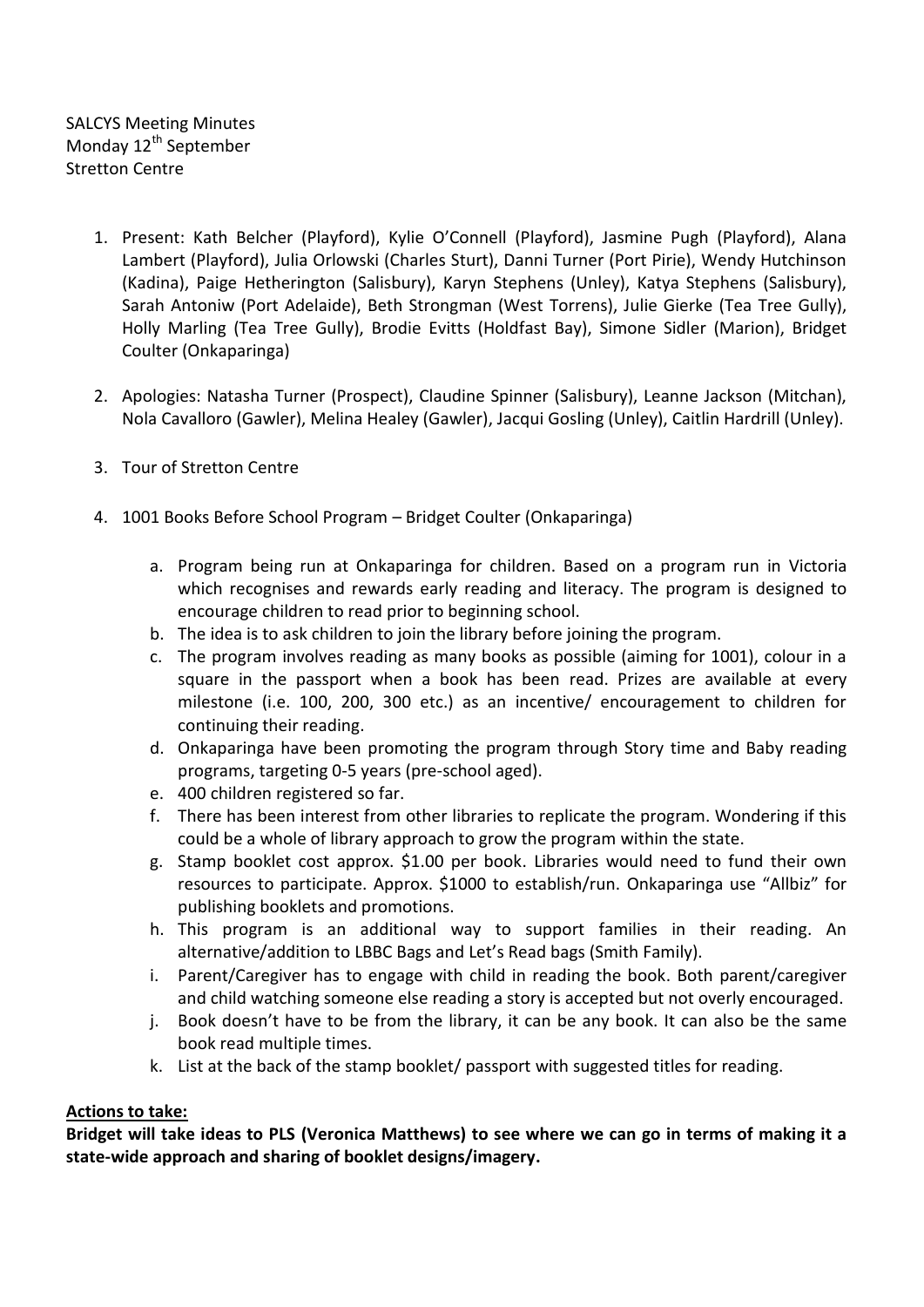- 5. Summer Reading Club Tracy Glover (PLSA) & Sascha Hutchinson (Charles Sturt) per Julia (Charles Sturt)
	- a. New State Prize Coordinator:
		- i. Sascha stepping down from the State Prize Coordinator role.
	- b. Better distribution of state prize money:
		- i. Is there still value in having a State Prize?  $1 \times 51000$  or  $2 \times 5500$  prizes. Concerns were raised about having such a large monetary prize go to just one or two participants state-wide. Further concerns regarding cheating and engagement with non-readers were raised.
		- ii. Thoughts on \$1000 prize / alternative use of funds:
			- Divide prize money and give each Library Service funds towards a local Summer Reading Club prize. Ask for a possible increase in funds?
			- Advertising campaign to increase literacy awareness. Look at marketing/promotions options – Facebook, magazines, newspaper – look at the age group / target audience for an alternative promotion method. Promoting to those who aren't participating to increase awareness and draw in new library members to branches. Have to make sure that statewide programs are reaching country libraries. PLS will have to work with local marketing avenues; local television stations etc.
			- Used to produce a booklet or passport that can be obtained from any library with tasks/reading activities/word searches/quizzes etc. in. Passport can be used at any library.

## **Actions to take:**

## **Julia to ask PLSA about the plausibility of an increase in prize funding or using money in other ways.**

- 6. Youth Library Cards Jasmine Pugh (Playford)
	- a. Large number of youth using the library.
	- b. Potential for "youth library card" which doesn't require parent/adult permissions. The challenge is lack of active parenting where youth are unable to obtain membership of their own.
	- c. How do other libraries engage youth?
		- i. Other libraries in similar situation, disappointing to have to turn youth away.
		- ii. Sending membership forms through school system/ sending home through youth to have parents sign the form at home.
		- iii. Youth as separate user category, for use in-house. Playford as Pilot library to see if this can be implemented state-wide.
		- iv. During the trial, Playford Library will be absorbing cost of missing/damaged items, fee waived.
- 7. Youth Programs (Jasmine Pugh (Playford)
	- a. Bridging Children's, Youth and Adult programs within the library. How do other libraries achieve this?

What libraries are doing for youth: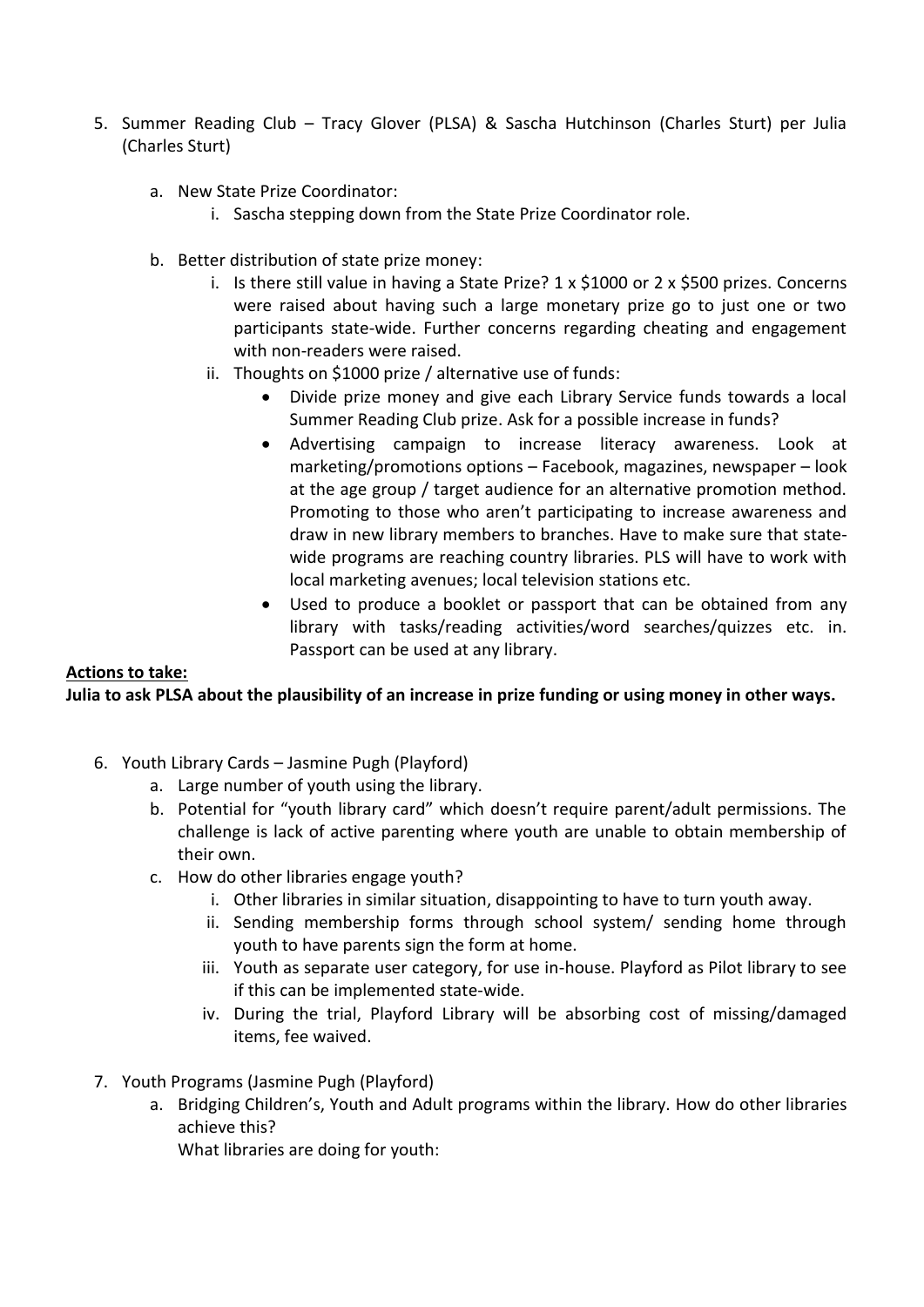- b. Port Pirie provide activities for youth offering upskilling and skills development i.e. budgeting, savings, tax knowledge, cooking, gardening /craft. Looking at what youth are interested in/what skills do they want to develop? Assisting youth with finding a direction which they want to take for their futures.
- c. Onkaparinga/Noarlunga offer after-school youth activities i.e. Maker Space, Poetry Slam – has been successful for young males in the community. Stand-up talks "Standing Tall" (similar to TED Talks) where young people talk about issues/topics which interest them and do a filmed talk which is played in library branches.
- d. West Torrens focus on the 8-12 age bracket who are rising in to their teenage years, looking at ways in which to keep them attending the library.
- e. Port Adelaide focus on the digital activities i.e. bus trip to the Apple Store and International Games Day.
- f. Unley Young-Young Writers Group (5-12 years), Young Writers Group (12-25 years) offering Writing workshops, Youth Book Club, Song writing/Music workshops, Crafternoons with cupcake making, frosting, craft activities, small cost to cover materials.
- g. Charles Sturt offer holiday programs which are open to all ages to encourage youth involvement.
- h. Tea Tree Gully Young Writers Group & Youth Book Club. Aiming school holiday programs for 12-15 year olds. School age teens and then adult age teens separate at 16+ years. Activities around art are popular amongst 12-15 year olds.
- i. Playford looking for ways to develop youth programs in general.
- 8. Bus Tour Hosting a stop
	- a. Last SALCYS meeting of the year is replaced with bus tour, visiting a number of libraries within close proximity.
	- b.  $10^{th}$  November is the next date/scheduled tour date.
	- c. Can your library service offer a stop on the tour? Looking at approximately 4 stops within close proximity to each other/similar region.
	- d. Julia will place call-out on One Forum. Contact Julia if your library would like to be included in the stops.
- 9. Round Table

What has been happening in libraries:

Julia – Charles Sturt

- Winter Festival of Learning combination of annual winter events i.e. Book Week, Science Week.
- "Imagine Inspire Ignite" combined book week Storytime, open to schools, children paraded through the civic centre in costumes, craft activities, nursery rhymes.
- Makey Makey circuit board plug in to fruit for effects and interaction.
- How to draw workshops.
- Reducing school holiday activities to 6 programs over the two weeks + 3-4 Minecraft sessions. Activities include; Gardening, Museum visit, Seashell craft, Cardboard challenge (kids creating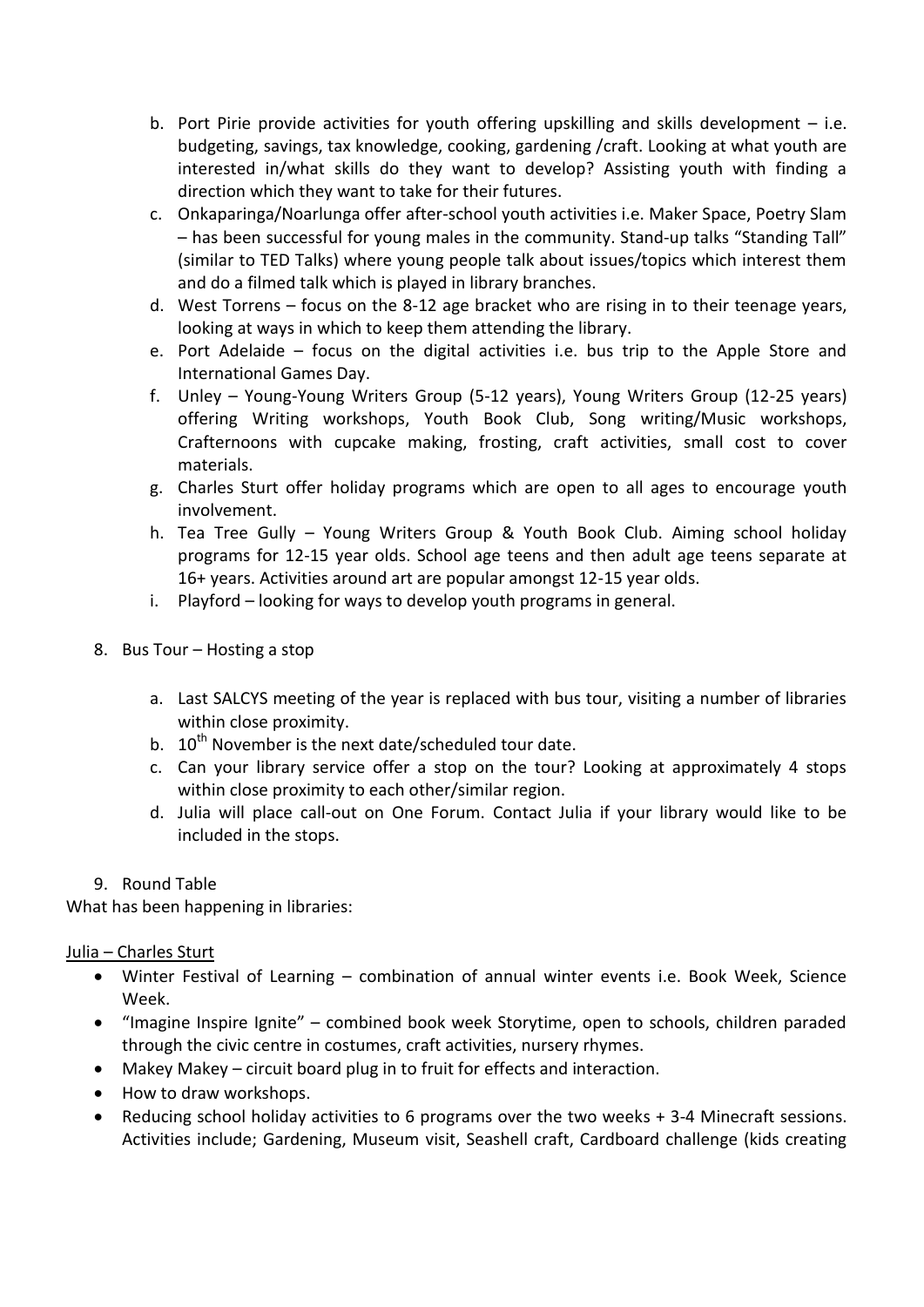with cardboard), Picnic in the Park (Findon), OPAL (clay, tug-of-war), nature play / fruit, geocaching, picnic – for all ages.

• Storytime, Babytime on a weekly basis fluctuating numbers across the branches. Potentially seasonal.

## Holly – Tea Tree Gully

- Tales of Adventure promoted for schools.
- Scratch tutorials, Edison Robots activities. Activities are booking out.
- Planning for Nature Play for the Oct school holidays. Sand, dirt, pebbles, sticks delivered from the council depot to a space near the library.
- "Mud Day" play in the Mud.
- Tour of Linear Park significant historical points.
- Bugs & Slugs display. Nature focus for the upcoming school holidays.

# Alana, Kath, Jasmine & Kylie – Playford:

- Storytime / Books R 4 Babies looking at altering days/times to see if numbers improve.
- Considering charging for holiday programs as attendance (compared to bookings) has been low. Looking in to options for this.
- Youth focussed activities during school holidays, collaboration with NSS. Incorporating some new contractors to offer something different – i.e. Magic Shows, Robogals.

## Simone – Marion

- Active Ed Robotics, recycled garbage building robots.
- Code Club (codeclub.org resources), "Drop-in Code Club" for the library in the works.
- Blast Off band shows, reading, singing/dancing, dress-up. Offer concert style event using for Christmas Concert.
- Family Yoga adults with children. Contactor is Yoga SA. Very popular activity.
- Oct Holidays Twilight Storytelling, Maker Space, Tie Dying, Hip Hop Dance Workshop (Pure Funk Dance Studio).

## Danni – Port Pirie

- Book Week 45 min Storytime session + activity. Positive school response. Staff dressed up, so will continue this next year as it was successful.
- Oct Holidays Halloween themed activities, dot painting.
- Christmas holidays possible author visit.
- Focus on the 8-15 year olds programming.

## Wendy - Kadina

- Kindy/Childcare visits (fortnightly/monthly) allowing children to come in to the library in groups for browsing, Storytime, craft.
- Outreach visits for Book Week.
- School holidays craft set up. Children move around the library space and complete activities at stations. Activities include mosaics, weaving, colouring etc.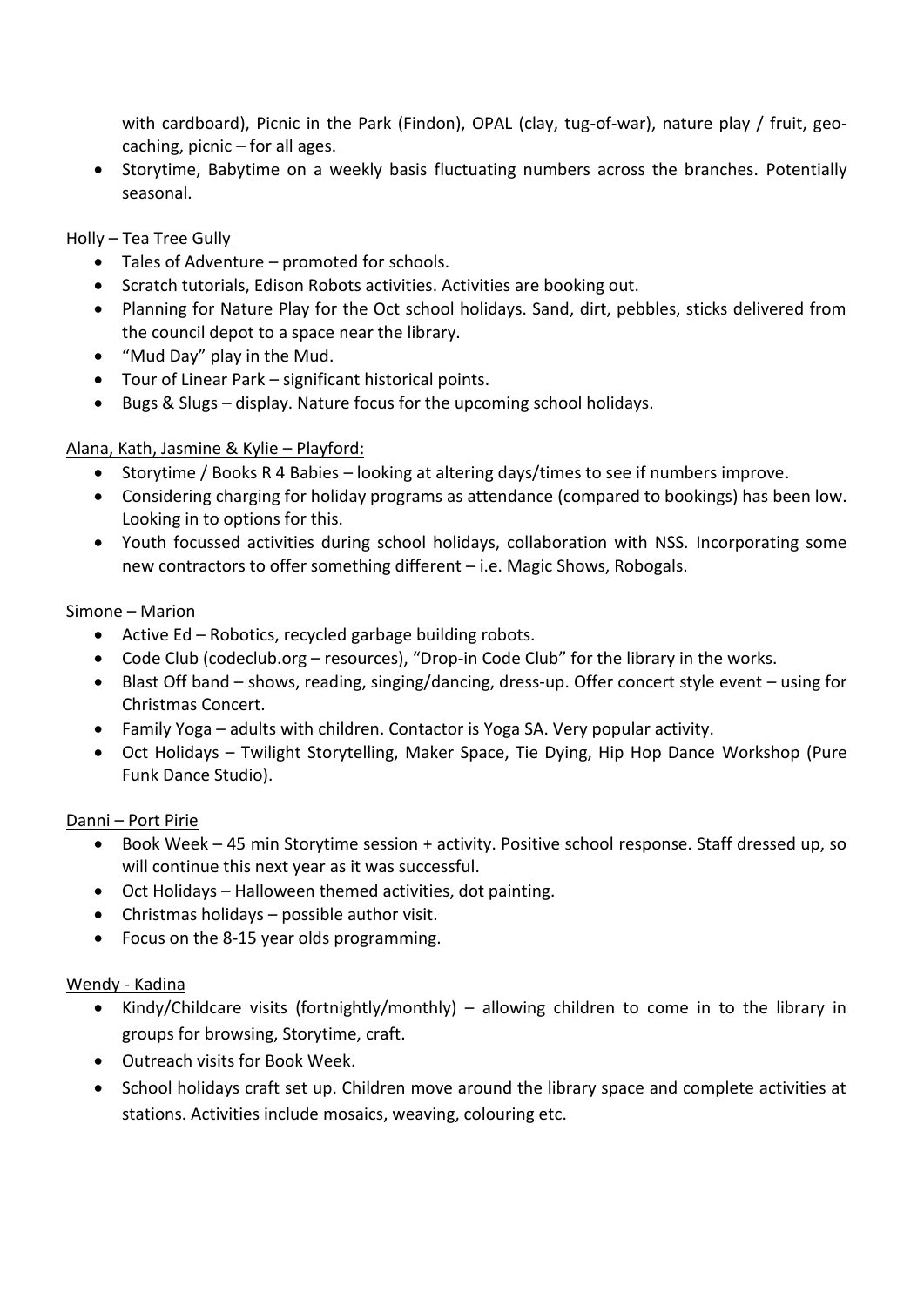#### Paige & Katya – Salisbury

- Storytime and Giggletime sessions. Looking at addressing large numbers from an OHS perspective.
- Bilingual sessions Storytime and Giggletime in Chinese (Mandarin) and Japanese.
- Book Week Illustration workshops, outreach to schools, Storytime and craft
- Oct School Holidays Children's University lecture, Wildlife Insects display, Night time Storytime engaging Fathers, Paris in spring time – crepe making and crafts, Bunnings partnership talking about worm farms and plants, Kite Making.
- Lego family day (Southern Bricks)
- Book swap during Children's Week Raising Literacy.

#### Bridget – Onkaparinga

- NAIDOC week music sessions and talks on Stolen Generation with Nancy Bates including basket weaving and art.
- Colour my world chalk art on the ground, chemical science experiments (mobile science unit).
- Mud Play/Nature time
- Technoexpo  $(22<sup>nd</sup> Oct)$
- Int. Games Day and Hour of Code activities
- Blast Off music concert and Storytime
- Maker Clubs, Manga groups for Youth
- After school session Lego/Lego bingo.
- Minecraft clubs.

#### Beth – West Torrens

- $\bullet$  Book Week had George the Farmer was popular.
- $\bullet$  Oct School Holidays 2 x 'Little Day Out' to the park, 'Little Day In' at a day care centre craft, games and indoor activities, Bubble Sports, Climbing tree for junkyard play.

## Sarah – Port Adelaide

- Book Week Amanda Graham Illustrations
- Digi Kids
- Baby Bounce attendance is building, CAFs/ Childcare centre outreach
- Int. Games Day Minecraft, Games 2 U, Games Van
- Oct School Holidays Play Create Learn father focus on reading, sand castle competitions at Semaphore beach, creation stations, Digital Literacy aspect – Zoom App, Children's University, tour of the Apple store.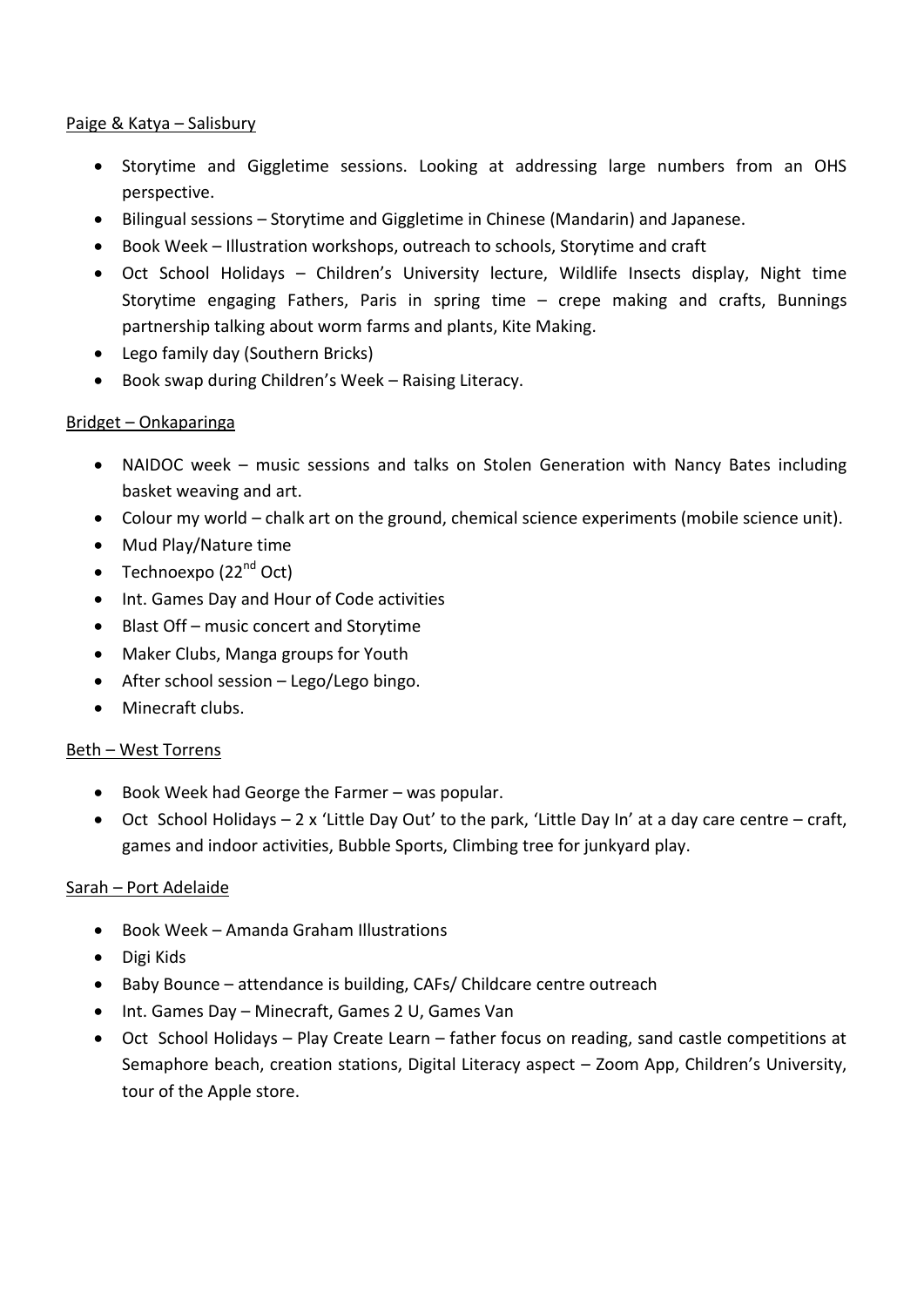## Karyn – Unley

- Storytime and Babytime
- Young/Young and Young Writers Group after school Thursday night
- Book club for 15-25 year olds
- Outreach at schools and kindy to encourage children to come in to the library with their families. Run a Storytime and craft session when visiting.
- 2 x Occupational Therapy students visiting and worked with parents in the community as part of placement/work experience
- "Ready for School" program developed by OT students working on pencil grip etc.
- Crafternoons weaving, bag making, library bag making, cake making/decorating
- Book Week had George the Farmer (agricultural session, teaching children where food comes from etc.)
- Digital space Emutree
- TinTin display through Alliance Francais
- School Holidays Fort building (using plastic table clothes and masking tape and built fort in the children's section), night session Storytime approx. 6:30-7:30pm, nature craft in the park using slabs of clay (Premier Art supplies) building creatures and putting them in the park with a "giving back to nature" idea.
- Oct School Holidays song writing workshop, slime workshop, Storytime session.
- Calling families and small fee works with school holiday programs and attendance.
- eNewsletter constant family contact once a month parts of the collection info, activities on in the library, tips for literacy and reading.

## 10. **Any other business:**

- a. STOCard App on Smart Phone, can have library card placed on App. Need to ensure that scanners are compatible with the phone/app. Saves customers having to carry lots of cards, particularly if they have children with cards.
- b. Overdrive/ E Platform Getting more CPs online.
- c. Digital Storytime as an alternative medium for programs, modelling different ways of storytelling.
- d. Contractors database who is good, who would you use again, who would you recommend, pricing – need one sharing space. Any ideas? SALCYS page on OnePlace a possibility. SALCYS Facebook group – issue of Facebook being available at work/people being on Facebook.
- e. Contractors and appropriate clearances. If no clearance, ensure it is detailed in risk management plan and ensure a staff member is present at all times.

## **Actions to take**

**Contact PLS regarding shared space for contractors and information.**